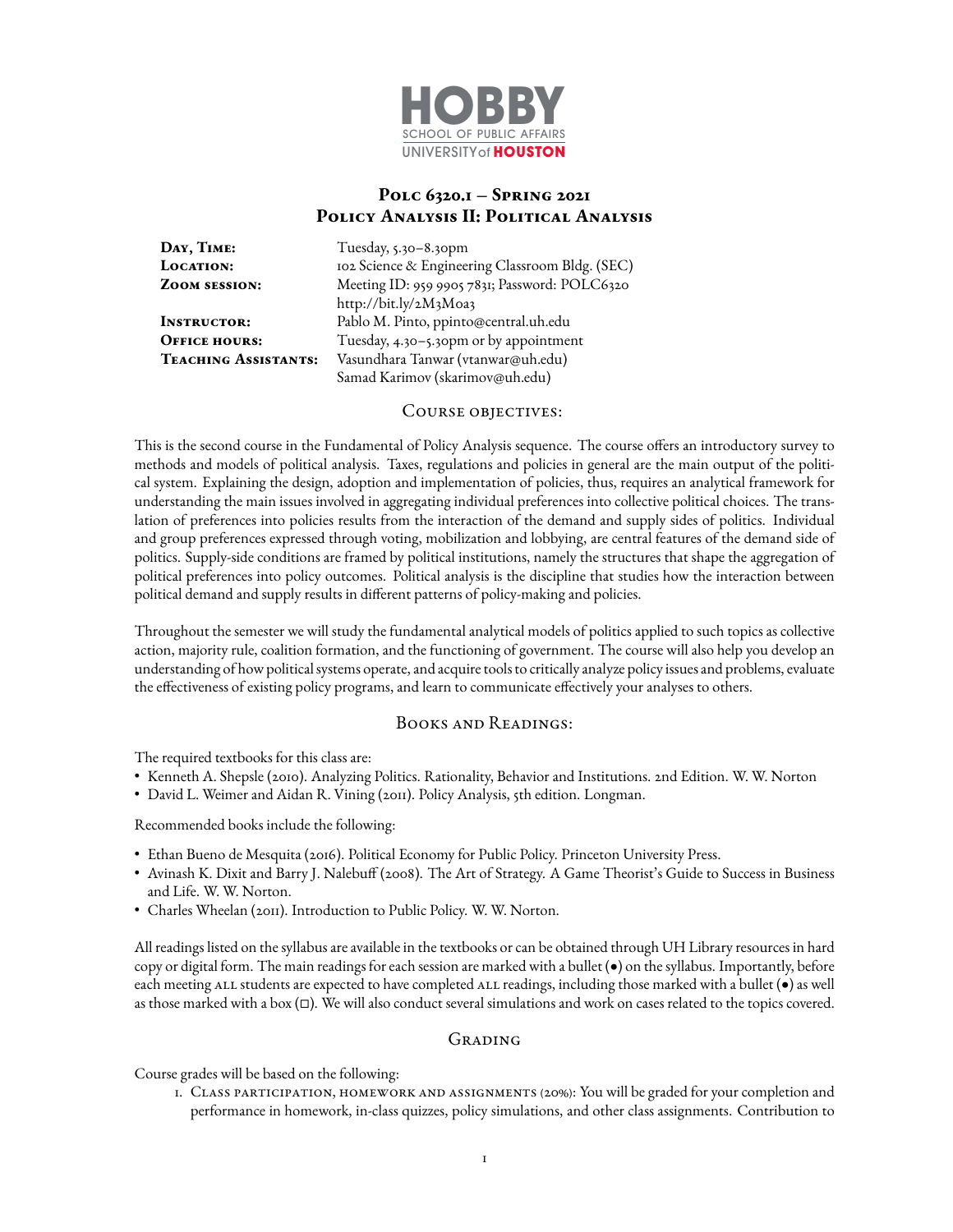class discussion is substantial component of the final grade for this class. You are expected to complete ALL required readings prior to class meetings, and be actively participation in discussions about readings, case assignments, simulations, and other class activities, including online discussion board.

- 2. PRESENTATION AND DISCUSSION OF READINGS (20%): Every week different groups of students will present to the class one of the readings marked with  $\Box$  on the syllabus. Each student is expected to participate in the presentation of readings at least twice during the semester. The distribution of readings for each week will be done by the class, making sure that all the readings are covered, and send the list of assignments to the instructor by noon on Monday, January 25. All members of a group assigned to a specific reading are expected to contribute to the presentations. After the presentation the group will prepare at least three questions about the reading and the topics covered for the class to discuss. Note that all students are expected to have read the papers and be ready for the class discussion. There will be a discussion board for each topic to continue the discussion on Blackboard after class. The presenting teams will upload their presentations and questions to the corresponding discussion board.
- 3. Mid-term exam (20%): a midterm exam will be given on March 30, 2021. The midterm will cover all topics and readings from weeks I through 10.
- 4. Policy debates and memos (20%): on the last sessions we will hold policy debates about relevant public policy issues. In preparation for the class discussion students will work in small groups; each group is expected to conduct in-depth research on the topic: this research should characterize the problem that the policy intervention addresses, identify the relevant stakeholders, their positions and the likelihood to mobilize in support or opposition to the policy, discuss the issues affecting the design, adoption, enactment and implementation of the policy, and address the expected institutional and political conditions under which the policy would be adopted. A week before the session when the class debates the policy each group will post on Dropbox a list of relevant readings, publications, data sources and other relevant resources for the class to peruse in preparation for the in-class debate. After the debate each group will submit a policy memo about the topic.
- 5. FINAL ASSIGNMENT (20%): your final assignment will be to write a memo on one of the policy issues debated in the last sessions of the course. The memo will be based on the research done in preparation for the policy debate. Your policy memo should identify the relevant stakeholders in the policy-making process, discuss the many different dimensions upon which the intended policy impacts, and make a recommendation on the course of action for a relevant stakeholder. The final assignment is an individual assignment and will be due at 12pm on May 5.

### Logistics and Announcements

*Attendance Policy:* Hobby School students are expected to arrive or log into the zoom session on time for all their classes and remain in class until officially concluded. Students who miss more than three classes without a university approved excuse (e.g., military service, religious holidays), a written note from a medical provider, or pre-approval from the course instructor will receive an F for the course. Students who are more than 15 minutes late for a class and/or leave class 15 minutes before its conclusion will be counted absent. The University of Houston's Graduate Excused Absence Policy can be found here: [http://bit.ly/3ilbU5r.](http://bit.ly/3ilbU5r) Any student for whom this attendance policy represents a special hardship should talk to the instructor. Instructors are encouraged to make reasonable accommodations for students with special hardships or needs.

*Recording of Class:* Students may not record all or part of class, livestream all or part of class, or make/distribute screen captures, without advanced written consent of the instructor. If you have or think you may have a disability such that you need to record class-related activities, please contact the Center for Students with DisABILITIES [\[http://bit.ly/](http://bit.ly/2XM7QBP) [2XM7QBP\]](http://bit.ly/2XM7QBP). If you have an accommodation to record class-related activities, those recordings may not be shared with any other student, whether in this course or not, or with any other person or on any other platform. Classes may be recorded by the instructor. Students may use instructorÕs recordings for their own studying and note-taking. InstructorÕs recordings are not authorized to be shared with anyone without the prior written approval of the instructor. Failure to comply with requirements regarding recordings will result in a disciplinary referral to the Dean of Students Office and may result in disciplinary action.

*Syllabus Changes:* Due to the changing nature of the COVID-19 pandemic, please note that the instructor may need to make modifications to the course syllabus and may do so at any time. Notice of such changes will be announced as quickly as possible through email to students' official UH email account, and posted on Blackboard. You are expected to be aware of any additional course policies announced during class. You should also check Blackboard periodically for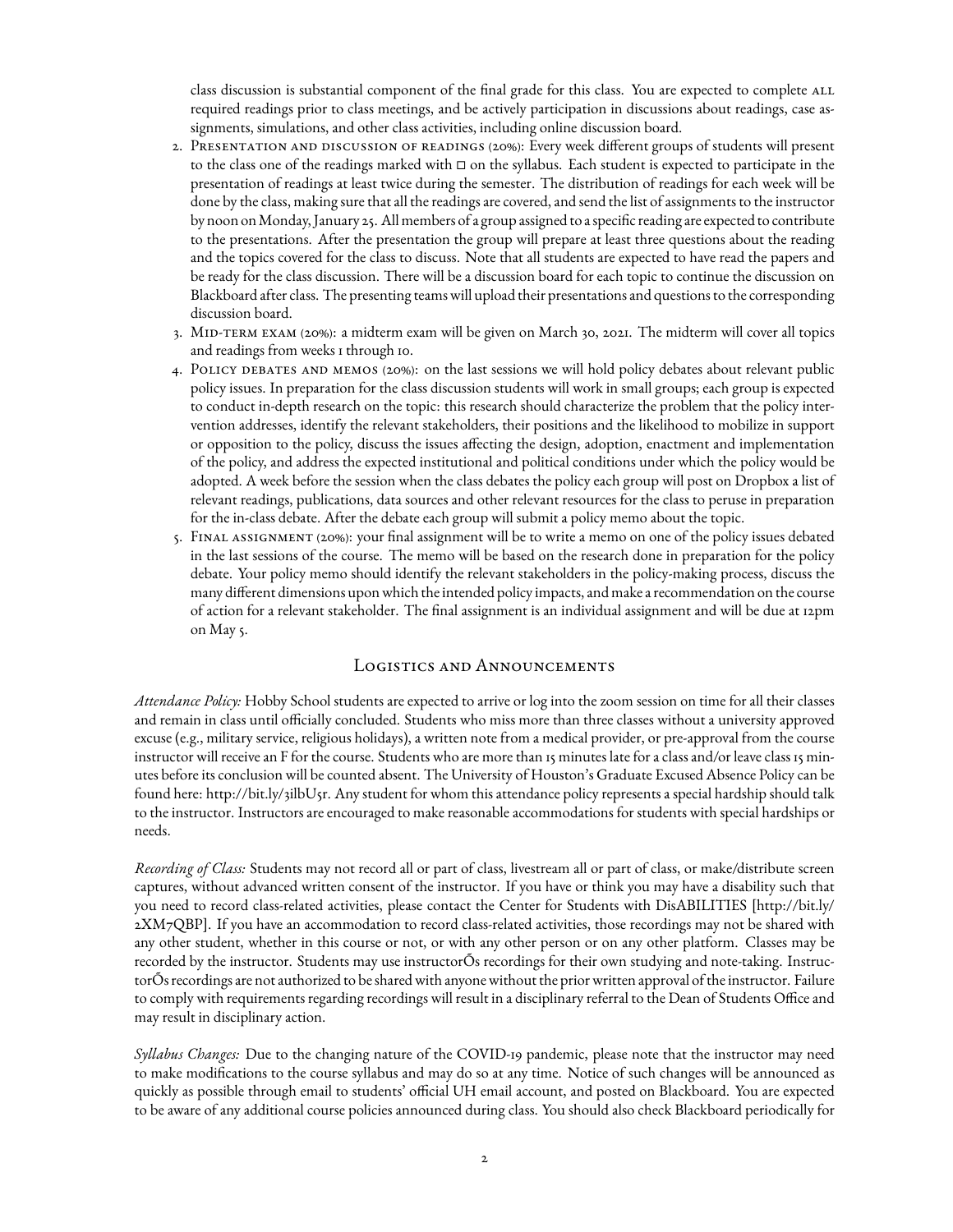#### announcements and updates.

*Communications:* Email communications related to this course will be sent to your Exchange email account which each University of Houston student receives. The Exchange mail server can be accessed via Outlook, which provides a single location for organizing and managing day-to-day information, from email and calendars to contacts and task lists. Exchange email accounts can be accessed by logging into Office 365 with your Cougarnet credentials or through Access UH. Additional assistance can be found at the Get Help page.

*Contact:* Please use email to contact me with any issues. In the subject of your message please use an informative heading including course number, e.g. POLC 6320–Question about Tuesday's case. Please do not contact me through Blackboard; I rarely check the Blackboard message board.

*Webcams, Use of Cell Phones, Tablets and Laptops:* Access to a webcam is required for students participating remotely in this course. Webcams must be turned on during the times when the class is in session and during examinations. Since they cause interruptions and distractions, phones should be turned off during class time. Please do not use any Instant Messaging software if you bring your laptop to take notes.

*UH Face Covering Policy:* To reduce the spread of COVID-19, the University requires face coverings on campus including classrooms for both faculty and students [\[http://bit.ly/3bUo4Bb\]](http://bit.ly/3bUo4Bb). Face coverings must cover your mouth and nose and be worn throughout the class session. A mask with a valve is not considered an adequate face covering and should not be used, as it can expel exhaled air, increasing the risk to others. Eating or drinking during class is discouraged and is not an excuse for removing the face covering for any extended length of time. For additional information on the use of face coverings, please see Face Covering FAQs [\[http://bit.ly/38XsdT3\]](http://bit.ly/38XsdT3). Failure to comply with the requirement to wear a face covering in class will result in your being asked to leave the classroom immediately and a disciplinary referral through the Dean of Students Office. Requests for accommodations relating to the face covering policy may be directed to the Center for Students with DisABILITIES.

*Required Daily Health Self-Assessment:* Your presence in class each session means that you have completed a daily selfassessment of your health/exposure and you:

- Are NOT exhibiting any Coronavirus Symptoms
- Have NOT tested positive for COVID-19
- Have NOT knowingly been exposed to someone with COVID-19 or suspected/presumed COVID-19

If you are experiencing any COVID-19 symptoms that are not clearly related to a pre-existing medical condition, do not come to class. Please see COVID-19 Diagnosis/Symptoms Protocols [\[http://bit.ly/3ilgXme\]](http://bit.ly/3ilgXme) for what to do if you experience symptoms and Potential Exposure to Coronavirus for what to do if you have potentially been exposed to COVID-19 [\[http://bit.ly/3sBV6vs\]](http://bit.ly/3sBV6vs). Consult the Graduate Excused Absence Policy for information regarding excused absences due to medical reasons [\[http://bit.ly/3ilbU5r\]](http://bit.ly/3ilbU5r).

*Academic Integrity:* I strictly enforce all of the policies regarding academic integrity such as cheating and plagiarism as determined by University of Houston. A copy of these regulations is available at: [http://catalog.uh.edu/content.php?](http://catalog.uh.edu/content.php?catoid=6&navoid=1025) [catoid=6&navoid=1025;](http://catalog.uh.edu/content.php?catoid=6&navoid=1025) ignorance of these policies is not an excuse for violations. Violations of academic integrity are a very serious matter, and I will pursue the strictest punitive action in the case of a violation. I consider very serious cases of academic dishonesty the following: using and/or submitting as one's own a paper/project that was written by another student in the past; using and/or submitting as one's own a paper/project that was obtained through the Internet, or some other source; having someone else write (even partially) or help with the writing of any of the required papers; having someone else do any of the work required for an exam; engaging in plagiarism: using any statements (either in a verbatim or paraphrased form) found in other people's work as one's own, and without proper citations; cheating on an exam.

*University SexualMisconduct Policy:* The University of Houston is committed to fostering a safe, productive learning environment. Title IX and University policy prohibit discrimination on the basis of sex, which includes sexual misconduct or sexual exploitation. If you are a victim of sexual misconduct, sexual exploitation, or discrimination based on sex, you are encouraged to seek help from a trained professional or law enforcement. At the University of Houston the following personnel are available to assist you: Title IX Coordinator and his assistant coordinators [713–743–8835, eos@uh.edu]; Campus law enforcement and/or security; Campus-based counseling staff; Campus-based student health center staff; Human Resources staff; Dean of Students Office staff; Student Housing and Residence Life professional staff.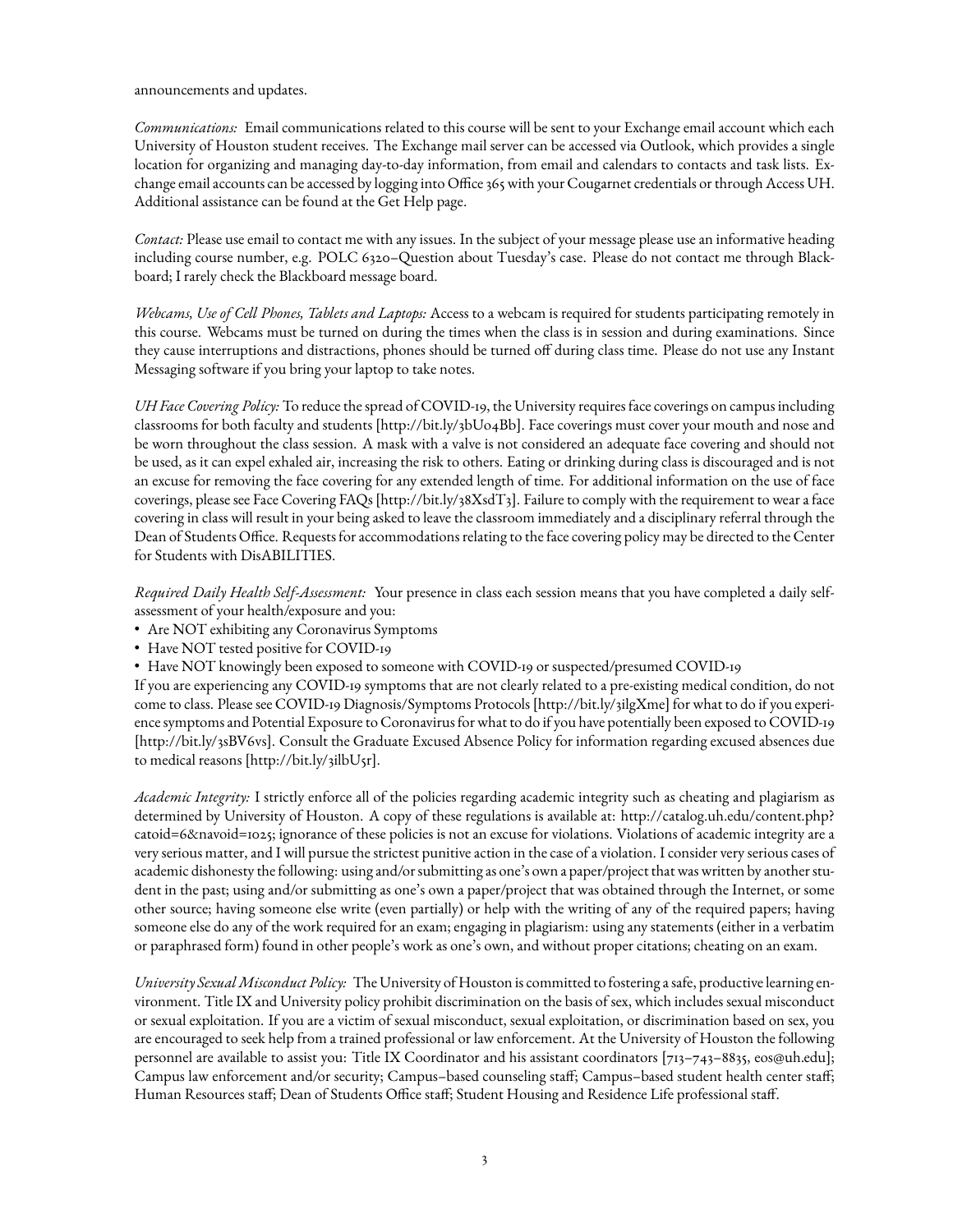# **Class Schedule and Reading List**

# **Part I – Introduction to Political Analysis**

Week **1: January 19** - ECONOMIC THEORY OF POLITICS

• Bueno de Mesquita 2016, Introduction.

#### Week 2: January 26 - MARKETS AND GOVERNMENTS

- Weimer and Vining 2011, Chapters 4, 5 and 6.
- Student presentations:
- Wheelan 2011, Chapter 2, pp. 39–59.

# **Part II – Collective Decision–Making Dilemmas**

#### Week 3, February 2 - Incentives, constraints, choices and strategies

- Shepsle 2010, Chapter 1.
- Student presentations:
- Wheelan 2011, Chapter 3, pp. 69–85.
- Wheelan 2011, Chapter 3, pp. 85–104.

#### Week 4, February 9 - RATIONALITY AND PREFERENCE AGGREGATION

- Shepsle 2010, Chapter 2-3
- Student presentations:
- Stephen Levitt and Stephen Dubner. 2005. "Chapter 4: Where Have all the Criminals Gone?" In Levitt and Dubner, *Freakonomics*. Harper Collins.
- Gary W. Cox. 1994. "A Note on Crime and Punishment." *Public Choice*, 78(1): 115–124.

#### Week 5, February 16 - COOPERATION, COLLECTIVE ACTION AND PUBLIC GOODS

- Shepsle 2010, Chapters 8, 9 and 10
- Student presentations:
- Mancur Olson. 1971. The Logic of Collective Action. Public Goods and the Theory of Groups. Harvard University Press. [pp.  $1-22$ ,  $33-65$ ]
- Elinor Ostrom et al. 1999. "Revisiting the Commons: Local Lessons, Global Challenges." *Science* 284: 278–282.
- Hillman, Arye L. (2019). Public Finance and Public Policy. Third Edition. Cambridge University Press. Chapter 4 [pp. 139–149].

#### Week 6, February 23 - GROUP CHOICE

- Shepsle 2010, Chapters 4 and 5
- Student presentations:
- Larry Bartels. 2005. "Homer gets a tax cut: Inequality and public policy in the American mind." *Perspectives on Politics*  $3(1):15-31.$
- Arthur Lupia, et al. 2006. "Were Bush Tax Cut Supporters 'Simply Ignorant'? A Second Look at Conservatives and Liberals in 'Homer Gets a Tax Cut' " *Perspectives on Politics*.

#### Week 7, March 2 - ELECTORAL INSTITUTIONS

- Shepsle 2010, Chapters 6 and 7
- Student presentations:
- Wheelan 2011, Chapter 6.
- Jong Hee Park and Nathan Jensen. 2007. Electoral Competition and Agricultural Support in OECD Countries. *American Journal of Political Science*, 51(2): 314–329.
- $\Box$  Yotam Margalit. 2011. Costly Jobs: Trade-related Layoffs, Government Compensation, and Voting in U.S. Elections. *American Political Science Review* 105(1): 166-188.

#### Week 8, March 9 - LEGISLATURES AND REPRESENTATION

- Shepsle 2010, Chapters 11 and 12
- Student presentations:
- Bueno de Mesquita 2016, Chapter 10.